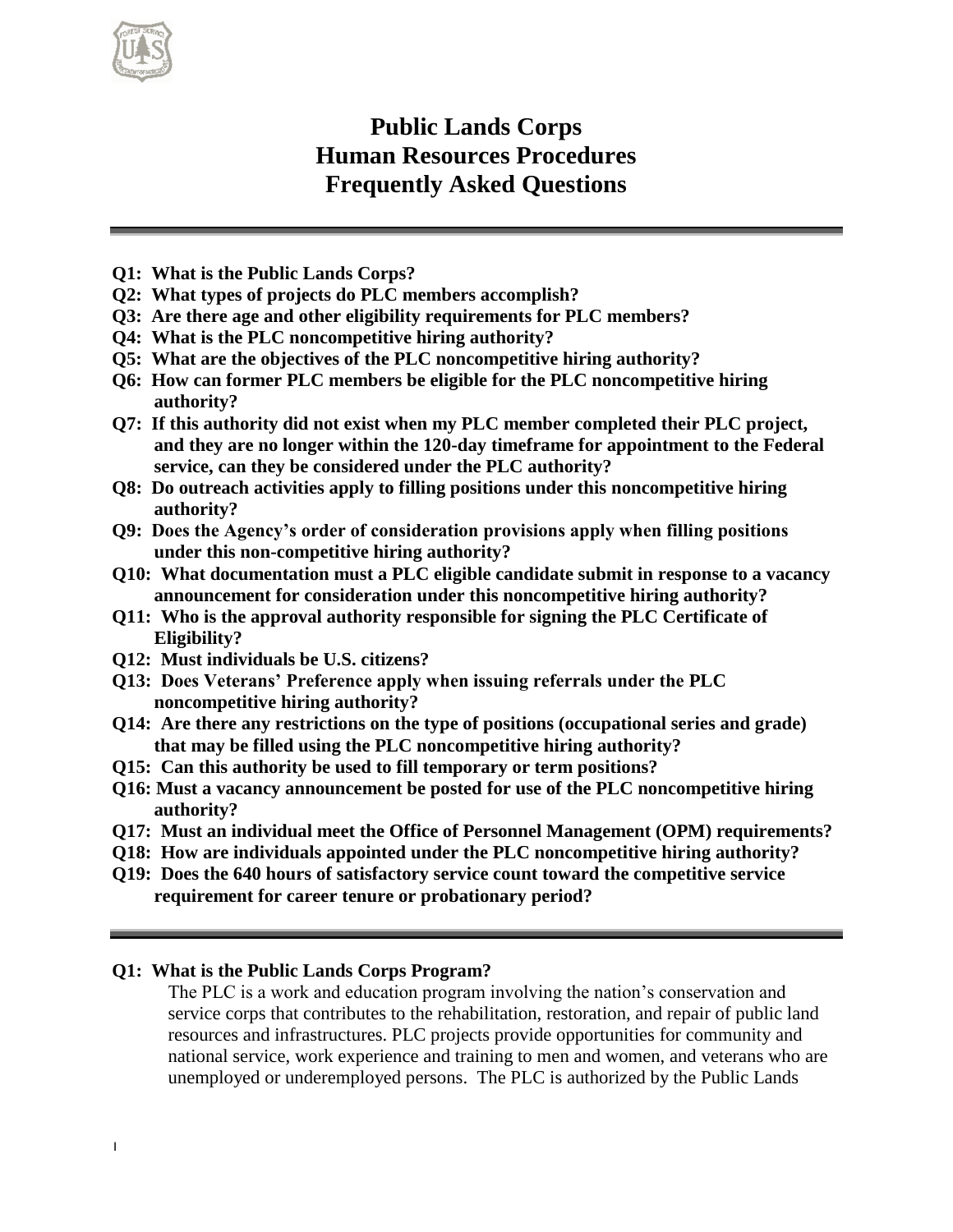

Corps (PLC) Act of 1993 as amended by the Public Lands Corps Healthy Forests Restoration Act of 2005.

# **Q2: What types of projects do PLC members accomplish?**

PLC members perform a wide range of services ranging from maintaining and restoring the many thousands of miles of trails to coordinating volunteers and special events on National Forests and Grasslands. Members create healthy and safe environments for recreation and exercise, support visitor experiences, and preserve historic structures. They assist with prescribed burns, may be red-carded firefighters, serve in leadership roles as team or crew leaders, conduct research and needs assessments, and support hydrology programs. PLC members perform many of the functions that contribute to Forest Service mission accomplishment.

## **Q3: Are there age and other eligibility requirements for PLC members?**

PLC members are either participants between 16 and 25 years of age or resource assistants ages 17 and up.

## **Q4: What is the PLC noncompetitive hiring authority?**

The PLC hiring authority is a noncompetitive recruitment source that may be used along with other recruitment sources to consider eligible candidates when announcing positions under merit procedures (FSH 6109.12 Employment and Benefits Handbook, Chapter 10- External Recruitment, Section 13-Public Lands Corps Hiring Authority).After successful completion of a PLC project which includes 640 hours of work on a project that furthers the conservation, restoration, construction or rehabilitation of natural, cultural, historic, archaeological, recreational, or scenic resources, PLC members may be considered noncompetitively for not more than 120 days from date of completion of their service (FSM 1800 Youth, Volunteer, and Hosted Programs, Chapter 1820 Public Lands Corps).

## **5Q: What are the objectives of the PLC noncompetitive hiring authority?**

The objectives of the PLC noncompetitive hiring authority are:

- 1. To provide flexibility and opportunities for the Forest Service to hire current and former members of the PLC;
- 2. To meet the employment needs of the Forest Service and members of the PLC; and
- 3. To assist the Forest Service in its progress towards a workforce reflective of the nation's diverse population.

## **Q6: How can former PLC members be eligible for the PLC noncompetitive hiring authority?**

To be eligible for the PLC noncompetitive hiring status, the candidate must meet the following criteria:

- 1. Served as a qualified youth on an appropriate conservation project completing a minimum of 640 hours of satisfactory service that included at least 120 hours through PLC; **and**
- 2. Meet OPM Qualification Standards and any other qualification requirement(s) stated in the vacancy announcement for the position for which they are applying (including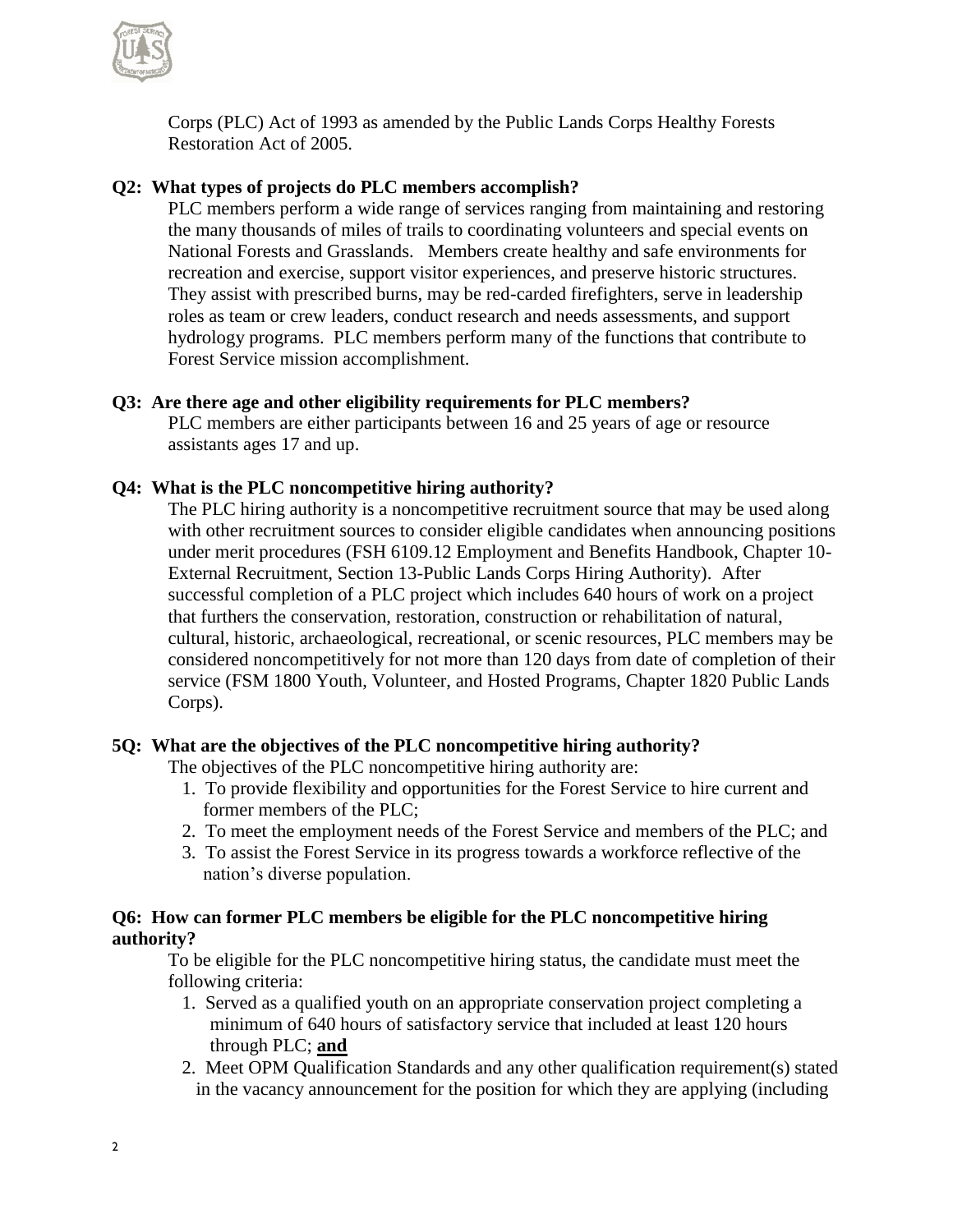

any selective placement factors, positive education requirements, physical requirements, etc).

**Please note:** Eligibility for noncompetitive hiring status under this authority continues for 120 days after completion of PLC service. **The 120-day timeframe cannot be extended. Appointment to the Federal service must be within 120 days of completion of the program.**

## **Q7: If this authority did not exist when my PLC member completed their PLC project, and they are no longer within the 120-day timeframe for appointment to the Federal service, can they be considered under the PLC authority?**

No, the PLC member's eligibility for appointment into the Federal service utilizing the PLC authority must occur within 120 days after completion of the PLC service.

## **Q8: Do outreach activities apply to filling positions under this noncompetitive hiring authority?**

Yes, outreach activities must be conducted in accordance with the direction set forth in Forest Service Manual 1720, Public Notification, and applicable negotiated agreements (BUE positions only).

# **Q9: Does the Agency's order of consideration provisions apply when filling positions under this non-competitive hiring authority?**

Yes, all appointments are subject to the provisions of the agency order of consideration; to include, clearance of the Reemployment Priority List (RPL), Career Transition Assistance Plan (CTAP), Workforce Restructuring and Placement System (WRAPS) and Interagency Career Transition Assistance Plan (ICTAP) provisions and applicable collective bargaining agreements.

## **Q10: What documentation must a PLC eligible candidate submit in response to a vacancy announcement for consideration under this noncompetitive hiring authority?**

Use the applicant's resume, Certificate of Eligibility for Noncompetitive Hiring Status Based on Public Lands Corps Service (ex. 01) or approved equivalent, and transcripts (if the applicant is using education to qualify) to verify the qualifications of the applicant for the grade level being filled. (Note: if applicant does not have the Certificate of Eligibility for Noncompetitive Hiring Status Based on Public Lands Corps Service or approved equivalent included in their application package, consider them ineligible).

## **Q11: Who is the approval authority responsible for signing the PLC Certificate of Eligibility?**

The line officer for overseeing the work for a Forest Service Unit.

# **Q12: Must individuals be U.S. citizens?**

Yes, an individual appointed under the PLC noncompetitive hiring authority must be a U.S. citizen or legal resident.

# **Q13: Does Veterans' Preference apply when issuing referrals under the PLC noncompetitive hiring authority?**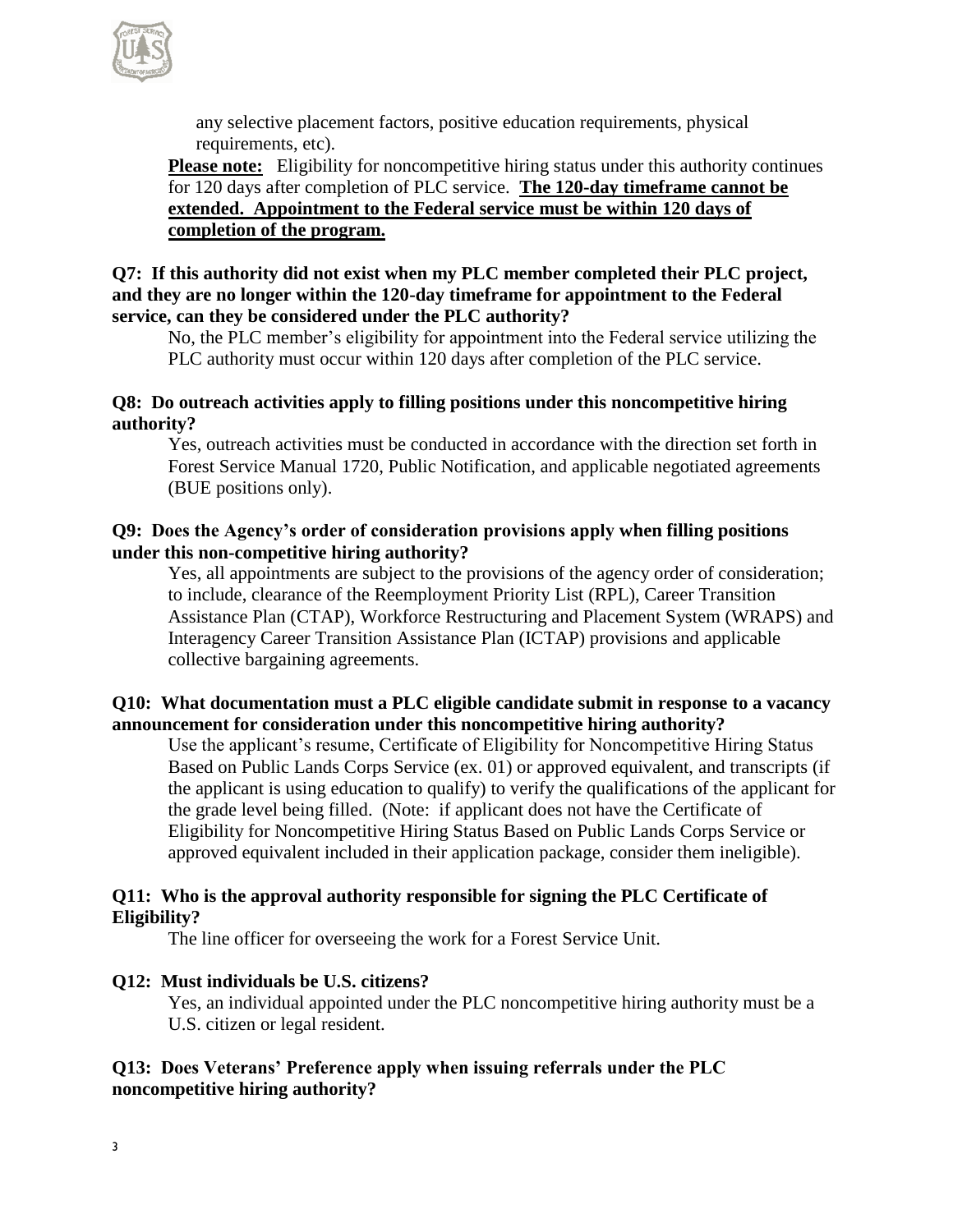

Yes, **within the PLC eligibles**, a non-preference eligible cannot be selected over a preference eligible.

## **Q14: Are there any restrictions on the type of positions (occupational series and grade) that may be filled using the PLC noncompetitive hiring authority?**

No, managers may consider this noncompetitive recruitment source along with other recruitment sources when filling permanent General Schedule and Federal Wage System positions under merit procedures.

# **Q15: Can this authority be used to fill temporary or term positions?**

No, this authority cannot be used to fill temporary or term positions. It may only be used when filling permanent positions under merit procedures.

## **Q16: Must a vacancy announcement be posted for use of the PLC noncompetitive hiring authority?**

Yes, a merit vacancy announcement must be posted to the USAJOBS website.

**Q17: Must an individual meet the Office of Personnel Management (OPM) requirements?** Yes, individuals must meet OPM qualification standards for competitive service positions and any other qualification requirement(s) stated in the vacancy announcement for the position for which they are applying (including any selective placement factors, positive education requirements, physical requirements, etc.).

## **Q18: How are individuals appointed under the PLC noncompetitive hiring authority?**

Individuals are selected from a certificate for employment into the competitive service. Although the PLC noncompetitive hiring authority is a noncompetitive recruitment source, **individuals are appointed into the competitive service.** Compliance with the Office of Personnel Management (OPM) regulations, Merit Promotion Plan, collective bargaining agreements (if applicable) and other requirements regarding competitive service employment apply.

## **Q19: Does the 640 hours of satisfactory service count toward the competitive service requirement for career tenure or probationary period?**

No, although time served in the PLC is creditable experience for qualification purposes, it is not creditable for purposes of computations for retirement, time-in-grade, leave or the Thrift Savings Plan; does not count towards probationary period or career tenure; and does not accrue adverse appeal rights.